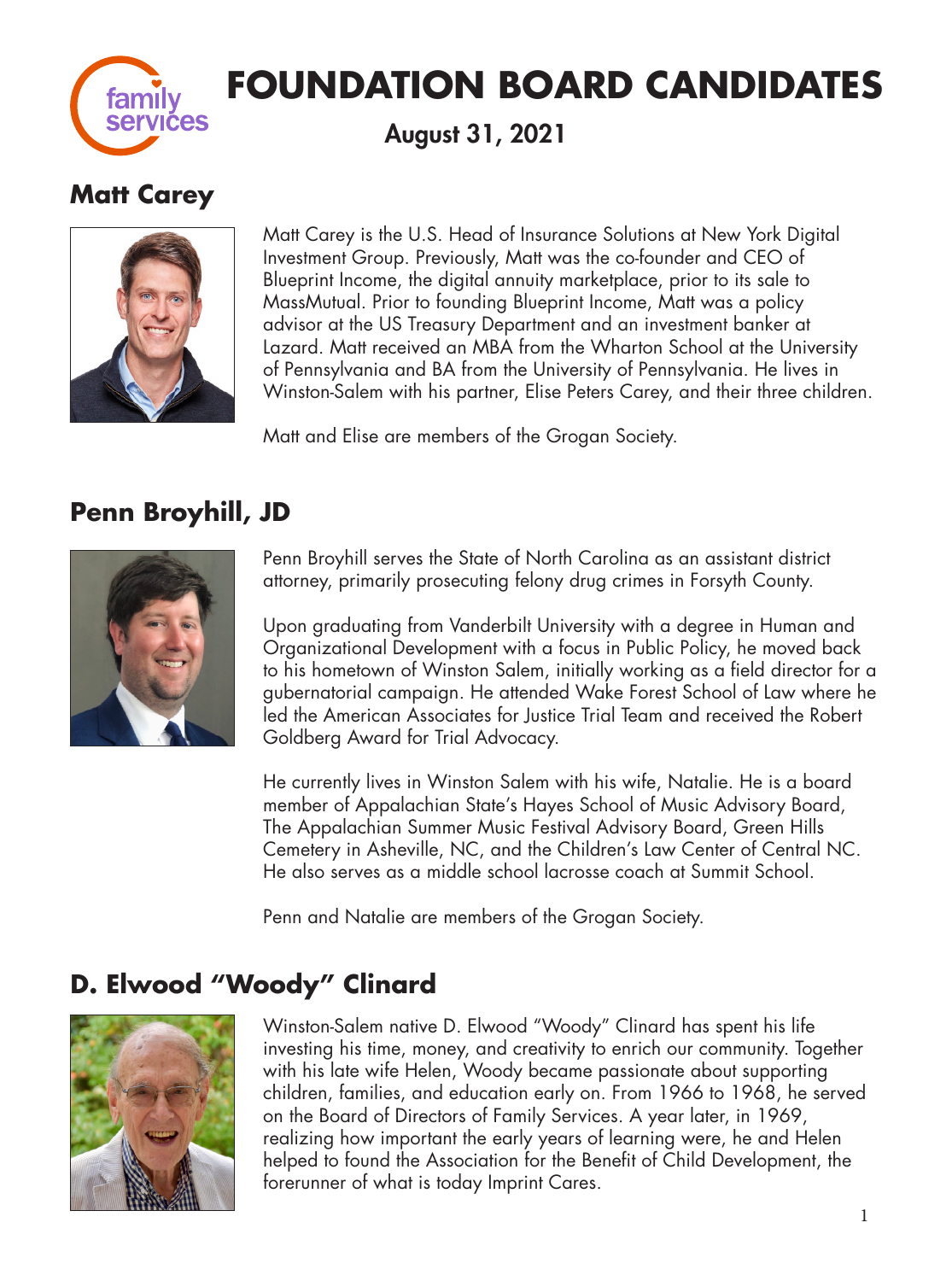Over 20 years ago, Woody became involved with Planned Parenthood to help young people become knowledgeable about their own bodies so that they could make informed decisions. In providing this support, he came to understand a deeper problem—some kids could not read. Since then, he has served as a literacy tutor first at Old Town and then at Read Write Spell. Woody in still involved in Planned Parenthood, Imprint Cares, and Family Services along with several other local non-profits: the Hispanic League, Forsyth Education Partnership, Dress for Success, Habitat for Humanity, Senior Services, Children of Vietnam, REACH Conference for Women, Freedom Schools, El Buen Pastor Latino Community Services, American Friends Service Committee, Bread for the World, UNCTV, WFDD, Exceptional Citizens' Week at Camp Fatina, Crop Walk, and Friendship Force of Central North Carolina.

Woody served as honorary chair of the Raising Every Child Capital Campaign. He is a member of the Grogan Society.

#### **J.K. Givens**



J.K. Givens is Qorvo's corporate vice president and general counsel serving as secretary to Qorvo's Board of Directors. He is responsible for all corporate legal matters, including legal filings, intellectual property (IP), technology licensing, contracts and litigation activities.

Mr. Givens joined Qorvo in 2020 and has deep experience leading legal teams through complex acquisitions and growth in emerging markets while driving process improvement. He was previously vice president and chief counsel of Colfax Corporation, a leading diversified industrial company providing orthopedic care and fabrication technology products and services, where he was responsible for global M&A matters and served as general counsel to ESAB, one of the world's largest welding companies. Prior to this, Mr. Givens was in private practice at Skadden, Arps, Slate, Meagher & Flom, where he represented corporate and private equity clients, and focused on cross-border M&A and corporate finance matters.

He received his law degree from Harvard University, where he was an editor of the Harvard Law Review, and his bachelor's degree from Yale University.

J.K. and Ashley are members of the Grogan Society.

### **Obi Ikwechegh, MD**



Dr. Ikwechegh is a diplomate of the American Board of Psychiatry and Neurology as well as the American Board of Preventive Medicine (Addiction Medicine).

Mental wellness is essential to our overall health, this is why Dr. Obi is motivated to seek synergies between proven pharmacotherapy, self-driven monitoring of social/biological rhythms and tailored psychotherapies. He works to validate the import of mental health diagnoses while actively collaborating with patients to reinforce their own strengths towards a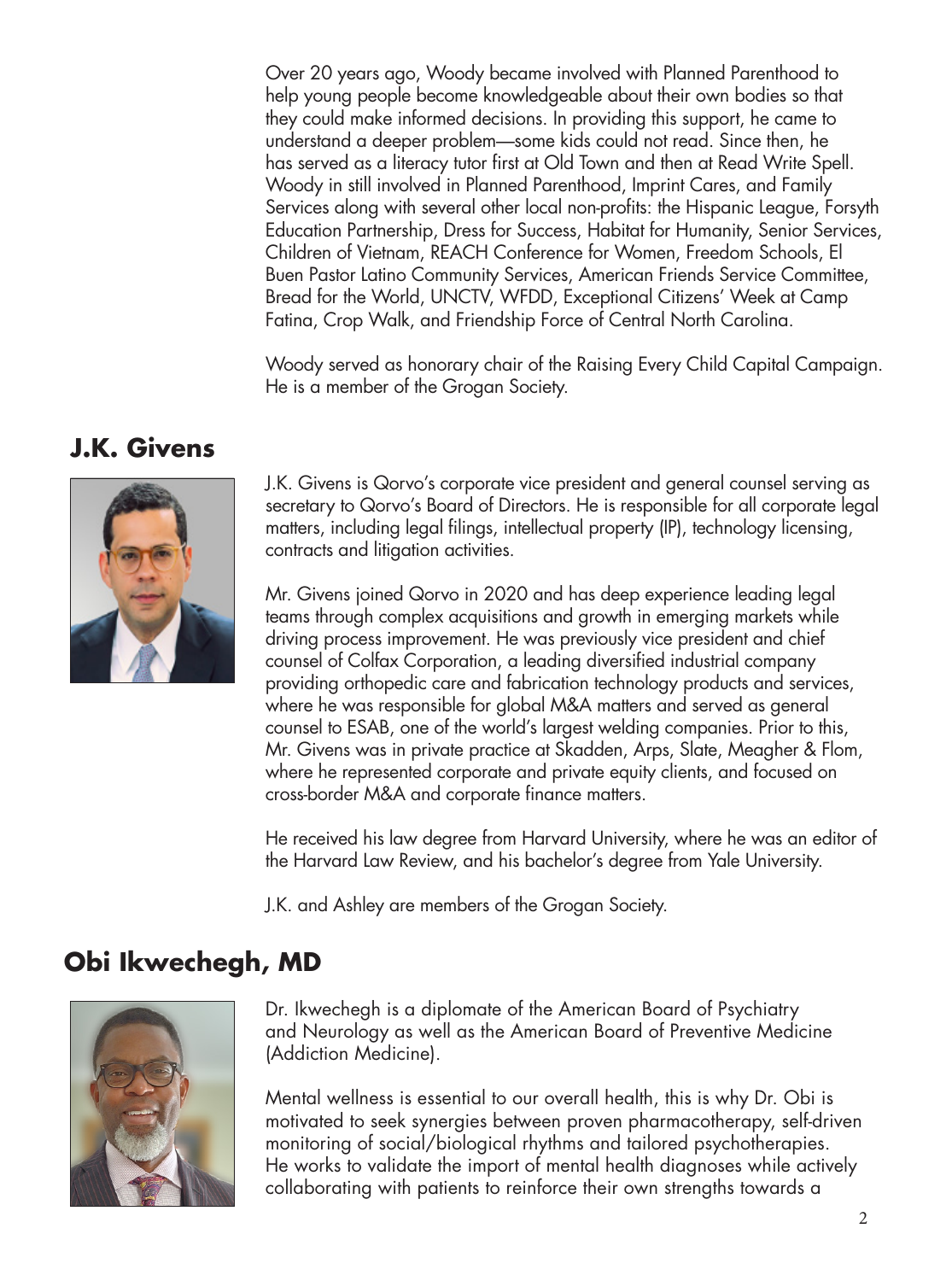full life. As part of a patient-centric team, he is aligned with the vision of Kairos Medical Consulting whose main objective is to uphold the model of care that recognizes that you are more than your diagnoses. That is why he believes in offering the opportunity for collaboration at every step of your treatment journey with an impeccable team that is dedicated to your success. Kairos Medical believes that the clients voice is very important and every decision begins and ends with the client.

Dr. Obi is a member of the Grogan Society.

# **Vivián Joiner and Stephanie Tyson**



Vivián and Stephanie are the owners, chef and hostess of Sweet Potatoes restaurant where they serve southern-inspired uptown, down-home cooking.

#### Vivián Joiner

Vivián has a strong background in guest relations, spending more than twenty combined years in retail and restaurant service. Her genuine care and concern for people helped to strengthen her eye for detail allowing her to function well in many aspects of guest service. Vivián has managed restaurants from fast food, independent, casual to extremely high volume all helping add to her success in the industry.

#### Chef Stephanie Tyson

Stephanie is a creative chef who has turned growing up in the South into the soul of her restaurant, Sweet Potatoes.

Born in North Carolina, Chef Tyson spent countless hours dreaming of leaving for the bright lights of anywhere else. But once she left to travel and cook around the world, she could not believe what a relief it was to come home again. Trained in culinary arts at Baltimore International College, Chef Tyson and Vivian opened their award-winning restaurant in 2003 in the downtown Arts District of Winston-Salem, where they live.

Chef Tyson has written two cookbooks. One titled Well, Shut My Mouth. Reviewed by the late Dr.Maya Angelou who said, "everything about this book is correct except the title. Anyone with a taste bud in their mouth should follow these recipes and open their mouth."

#### **Nick Gonzalez**



Nick Gonzalez is a Partner and Team Leader at Linville Team Partners, a commercial real estate firm. He joined the team in 2014, with a core focus on investment property sales, working with investor & institutional clients in both acquisition & disposition of real property & businesses.

Nick has extensive experience in property investing, renovation, management, & sales, allowing him to provide his clients with tailored strategies to meet their goals. Nick is a firm believer in relationships,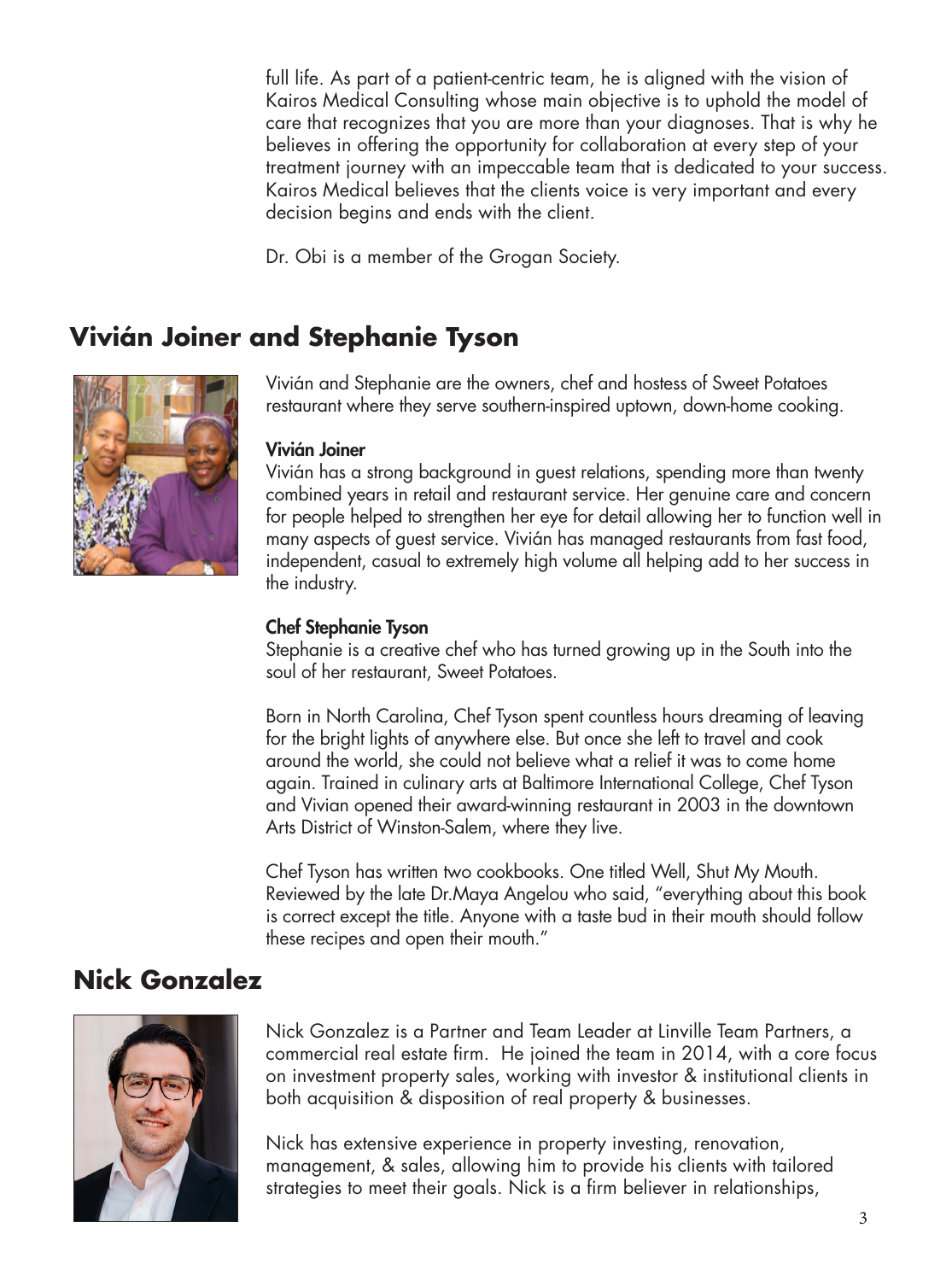not accounts and that a team-based mentality often yields the best results. As a partner, Nick oversees the brokerage consisting of 18 staff and brokers. Additionally, Nick is the team leader to three real estate professionals focused on delivering top-notch results. His core focus is on investment property sales, working with investor and institutional clients in both acquisition and disposition of real property and businesses.

Nick has experience and background in property investing, renovation, management and sales which helps provide his clients with tailored strategies to achieve their goals. Nick has a talent for finding off-market investment opportunities and has extensive experience in 1031 Exchanges as well as other real estate tax-planning strategies. He graduated from UNCSA with a BFA.

## **Julie Johnson, JD, CAP**®



Julie Johnson is a Senior Vice President and manager of the Philanthropic Solutions Team within Wells Fargo Wealth & Investment Management. She is privileged to lead a specialized national team within Philanthropic Services that provides strategy, education, and support to Philanthropic Specialists across the country who work directly with individuals, families and nonprofit institutions to define and achieve their philanthropic goals. She is a national philanthropic business leader with over 21 years of experience in Wealth Management and Fiduciary Services, holds her Chartered Advisor in Philanthropy (CAP®) designation from the American College of Financial Services and is a 21/64 Certified Philanthropic Advisor.

She is active in her community as an advocate for children as a volunteer North Carolina Guardian Ad Litem and serves on the Research, Education & Advocacy Committee of the Women's Fund for the Winston-Salem Foundation.

Julie and her spouse are members of the Grogan Society.

#### **Ernest Logemann, CPA — TREASURER**



Ernest V. Logemann has been certified public accountant with Gray, Callison Jones, CPA PA (formerly Gray, Callison Co., PA) for over 38 years. Prior to his accounting career, he was teacher for 12 years with the Winston-Salem Forsyth County School system at Atkins High School. He holds memberships in the American Institute of CPAs and the NC Association of CPAs. As an advocate of community involvement, he has served on the Forsyth County Tanglewood Park Board and the Winston-Salem Parks and Recreation Commission. Currently, he serves as Treasurer of Forsyth Services, Inc.'s Board of Directors. He graduated from East Carolina University and contributes to his alma as member of the Pirate Club and has served as chairman of the East Carolina Alumni Association Board of Directors (currently an emeritus board member). His accounting coursework was obtained from UNC Greensboro. During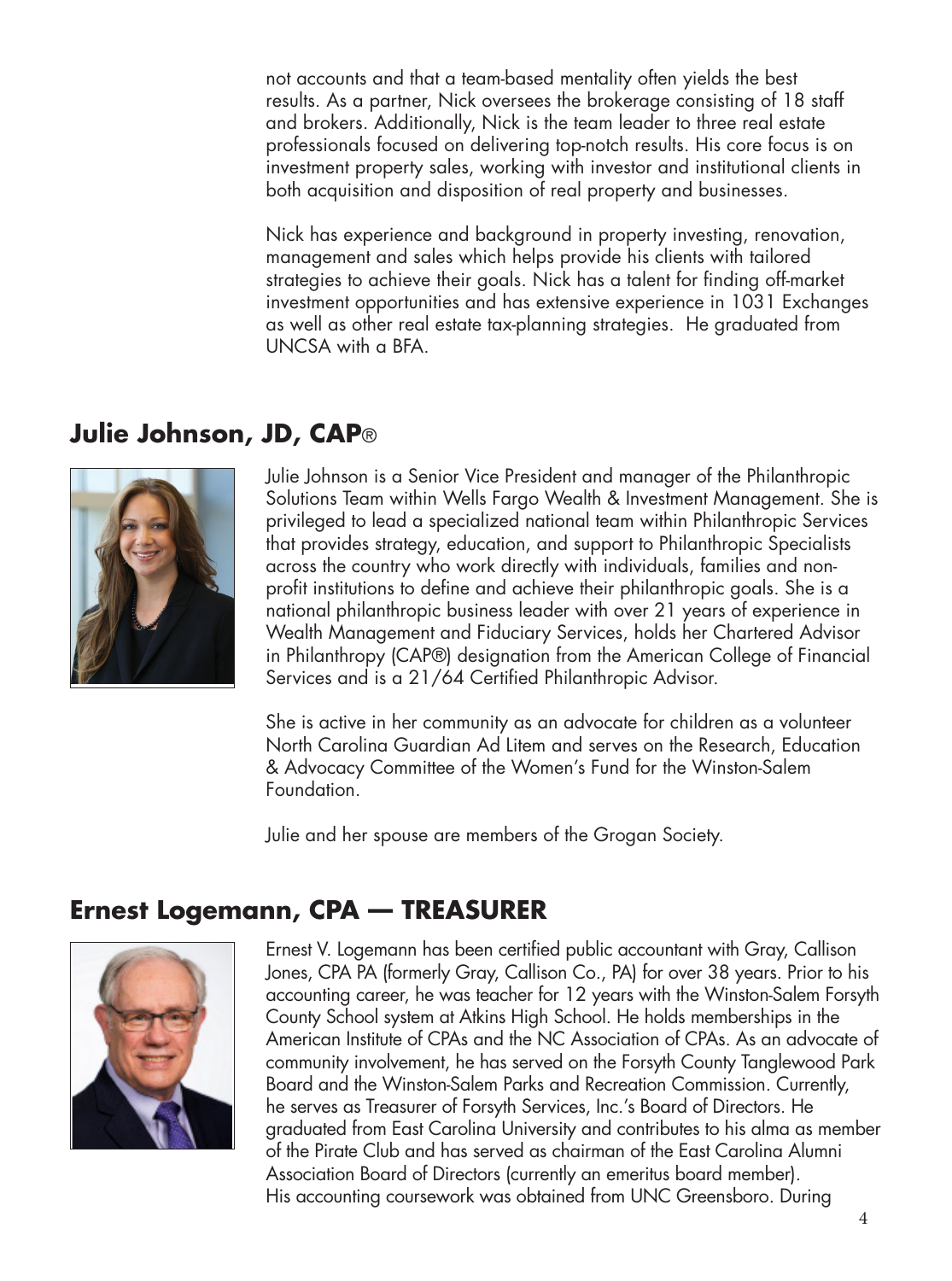the children's public school career, he was active in various school PTAs and was President of the Reynolds High School Booster Club. Ernest and his spouse, Martha, are the parents of two daughters (Katherine and Anna) and grandparents of Margaret Olivia Ogletree.

Ernest and his wife are members of the Grogan Society.

# **Teneshia Miller**



Teneshia Miller currently serves as Senior Customer Support Representative for Gryphon House, Inc., a publisher of early childhood books and resources located in Lewisville, NC.

Closely involved with the world of early childhood education, she has held previous roles as a preschool teacher and worked in various positions at Kaplan Early Learning Company from Customer Support to Curriculum, Assessment, and Professional Learning. A member of Kaplan's inaugural Diversity, Equity, and Inclusion Committee, she is the acting chair of its Training and Development subcommittee dedicated to creating equitable opportunities for personal and professional growth for all employees at Kaplan. She resides in Winston-Salem with her partner of 25 years and their daughter.

# **Virginia Pleasants, JD — SECRETARY**



Born and raised in Winston-Salem, Virginia Pleasants is a business law and estate planning attorney in the Forrest Firm's Winston-Salem office. Virginia earned both her Business Administration degree and law degree from the University of North Carolina at Chapel Hill. She currently serves on the Board of the Westlawn School and has previously served on the Winston-Salem Foundation Women's Fund grant review committee.

Virginia is a member of the Grogan Society.

# **Peggy Reingold — VICE CHAIR**



Peggy Reingold is the former Community Relations Consultant for Wells Fargo, serving the Triad and Western North Carolina. She has been active on many local community boards, including the Arts Council of Winston-Salem and Forsyth County, Kate B. Reynolds Charitable Trust, United Way, Family Services, RiverRun International Film Festival, Children's Law Center and Fellowship Home. She previously served as board chair of the Arts Council of Winston-Salem and Forsyth County and the RiverRun International Film Festival.

Peggy was co chair of the Family Services Raising Every Child Capital Campaign (2017-2019) along with her husband, Bill. They are members of the Grogan Society. 2008. The Grogan Society of the Street of the Street of the Street of the Street of the Street of the Street of the Street of the Street of the Street of the Street of the Street of the Street of the St